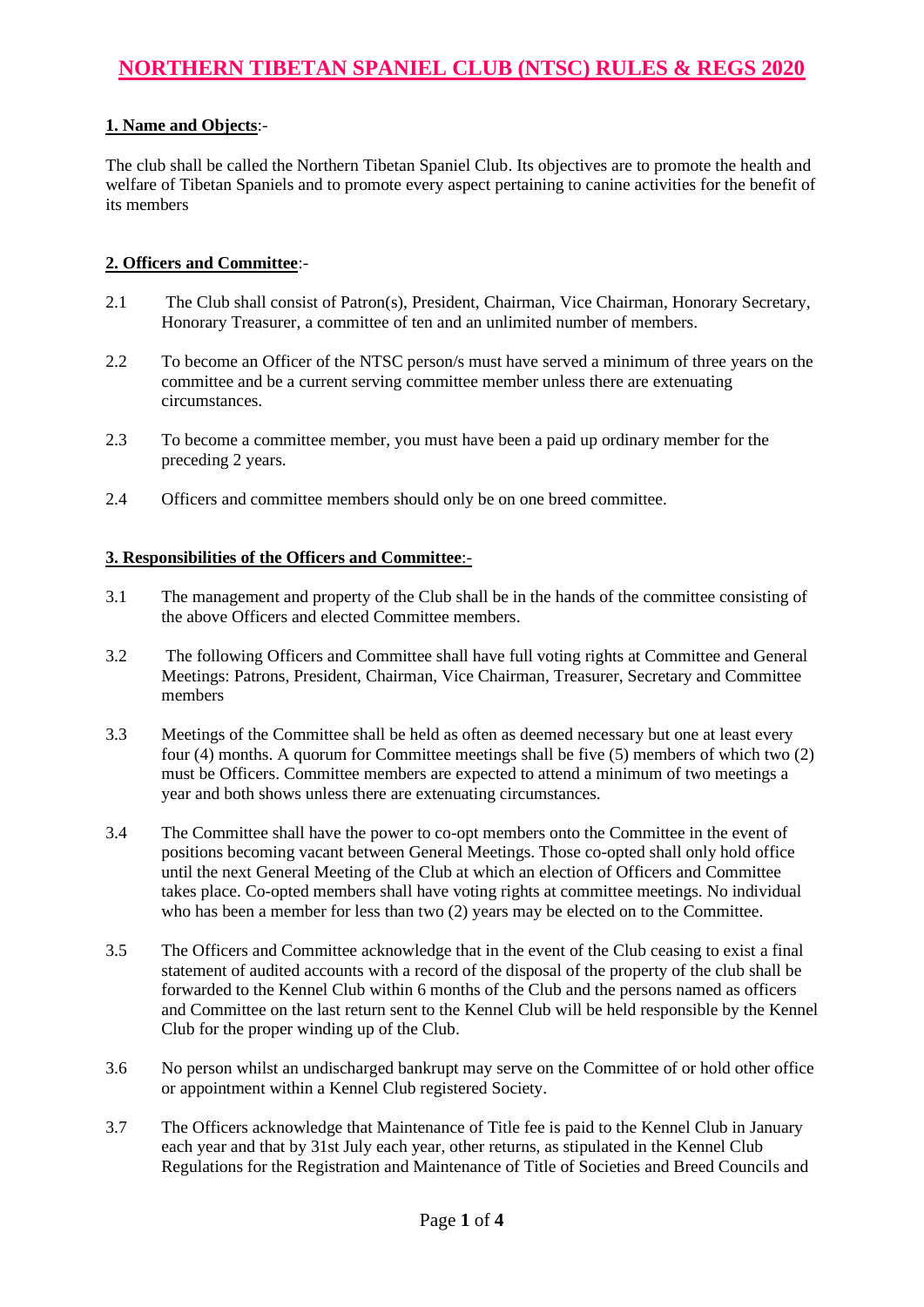# **NORTHERN TIBETAN SPANIEL CLUB (NTSC) RULES & REGS 2020**

the Affiliation of Agricultural Societies and Municipal Authorities, will be forwarded to the Kennel Club.

- 3.8 The Officers also acknowledge their duty to inform the Kennel Club of any change of Secretary of the Club which may occur during the course of the year.
- 3.9 A person may be elected an Honorary Life Member if he/she is a member of the Club and has been deemed by the committee to have made a valued contribution to the Club.

#### **4. Election of Members**:-

- 4.1 Candidates for membership shall be proposed and seconded by two (2) existing fully paid up members.
- 4.2 An up to date list of members and their addresses is to be maintained and if so requested, made available for inspection by the Kennel Club and members of the Club. A declaration of the number of members of the club must be made with Annual Returns. Details will be held under provision of GDPR.

#### **5. Voting Rights**:-

- 5.1 Decisions at regular meetings shall be taken by votes of Committee members. Each member shall have one vote and in the event of an equal vote the Chairman shall have a casting vote.
- 5.2 At the AGM or any Special General Meeting decisions will be made by the votes of the members present, the Committee and including any postal votes if specifically invited on the agenda. Each member is entitled to vote at the AGM. Junior Membership carries no voting privileges.
- 5.3 Each member shall be entitled to one (1) vote immediately upon acceptance of membership. Two votes per partnership. Postal votes are allowed*.* Minimum voting age is sixteen (16) years.
- 5.4 The selection of Judges for NTSC club shows, will be proposed and voted on by the Committee.

#### **6. Club Accounts**:-

- 6.1 Appropriate bank accounts shall be held in the name of the Society, into which all the revenue of the Club shall be paid, and from which all withdrawals shall be made.
- 6.2 The Chairman, Secretary and Treasurer will each be signatories any two of whom can be signatories for required payments and withdrawals.
- 6.3 The Treasurer shall maintain the accounts and these shall be produced annually. A copy of the certified accounts shall be presented to the members at the Annual General Meeting and a copy made available on request to members 14 days prior to the Annual General meeting.
- 6.4 Certification of the accounts must be carried out by one qualified accountant or two individuals with accountancy experience. Those undertaking certification must be independent from those who prepared the accounts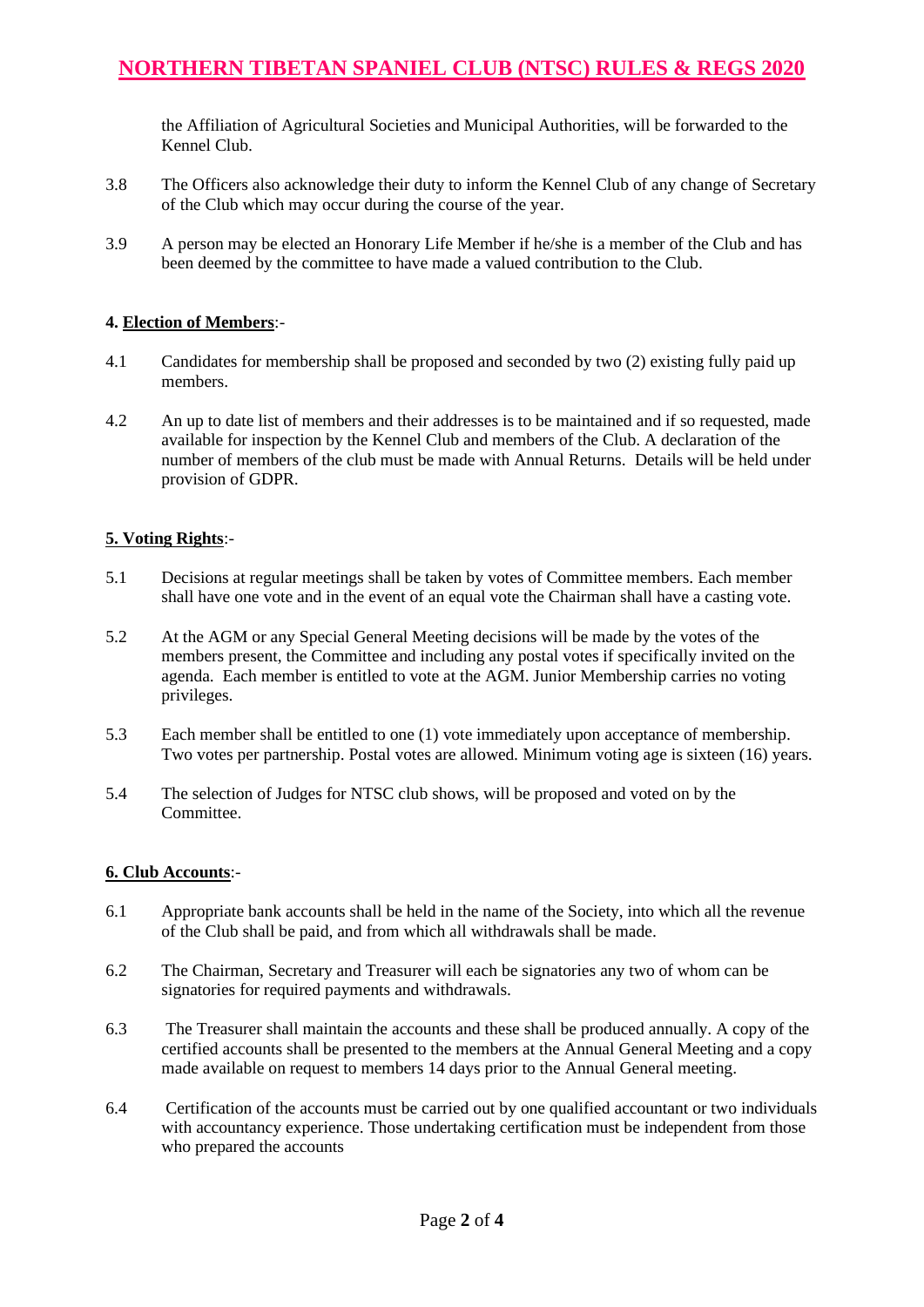### **7. Subscriptions**:-

- 7.1 The annual subscription shall be Single Membership Five Pounds (£5.00). Joint Membership Seven Pounds (£7.00). Junior Membership Fifty Pence (50p), this will be reviewed from time to time by the members at the Annual General Meeting.
- 7.2 The financial year begins on February 1st and ends on 31st January. No one shall be eligible to vote or participate at any Annual General meeting or Special General Meeting unless his or her subscription has been paid in full. If the subscription is not paid by 1st February following start of financial year, his or her name will be taken off the list of members.

#### **8. Expulsion of Members**:-

- 8.1 Any Member who shall be disqualified under Kennel Club Rule A11j(5) and/or Kennel Club Rule A11j(9) shall ipso facto cease to be a Member of the Club.
- 8.2 If the conduct of any member shall, in the opinion of the Committee of the Club be injurious or likely to be injurious to the character or interests of the Club, the Committee of the Club may, at a meeting the notice convening which includes as an object the consideration of the conduct of the member, determine that a Special General Meeting of the Club be called for the purpose of passing a resolution to expel him/her.
- 8.3 Notice of the Special General Meeting shall be sent to the accused member, giving particulars of the complaint and advising him/her of the place, date and hour of the Meeting that he/she may attend and offer an explanation. If at the meeting, a resolution to expel is passed by a twothirds majority of the members present and voting, his/her name shall forthwith be erased from the list of members, and his/her name shall thereupon cease for all purposes to be a Member of the Club except that he/she may, within two calendar months from the date of such Meeting, appeal to the Kennel Club upon and subject to such condition as the Kennel Club may impose.
- 8.4 If the Club expels any member for discreditable conduct in connection with dogs, Dog Shows, Trials or Competitions, the Club must report the matter in writing to the Kennel Club within seven days and supply any particulars required.

## **9. Annual General Meeting**:-

- 9.1 The Club will hold an Annual General Meeting before the end of March or as soon afterwards as may be practicable. The Meeting will receive the report of the Committee and a copy of Balance Sheet, the results of any postal ballot, elect the Officers and discuss any resolution duly placed on the Agenda at which due notice has been given to the Secretary.
- 9.2 No business shall be transacted at an Annual General Meeting unless notice thereof appears on the agenda, with the exception of routine matters or those in the opinion of the Chairman of the meeting are important.
- 9.3 Notice of the A.G.M. together with requests for nominations for Officers, Committee and resolutions shall be sent out to all members. Such nominations and resolutions to be in the hands of the Secretary at least twenty one (21) days before the AGM. All nominations shall be signed by two (2) members of the Club other than the nominee, whose consent shall be in writing.